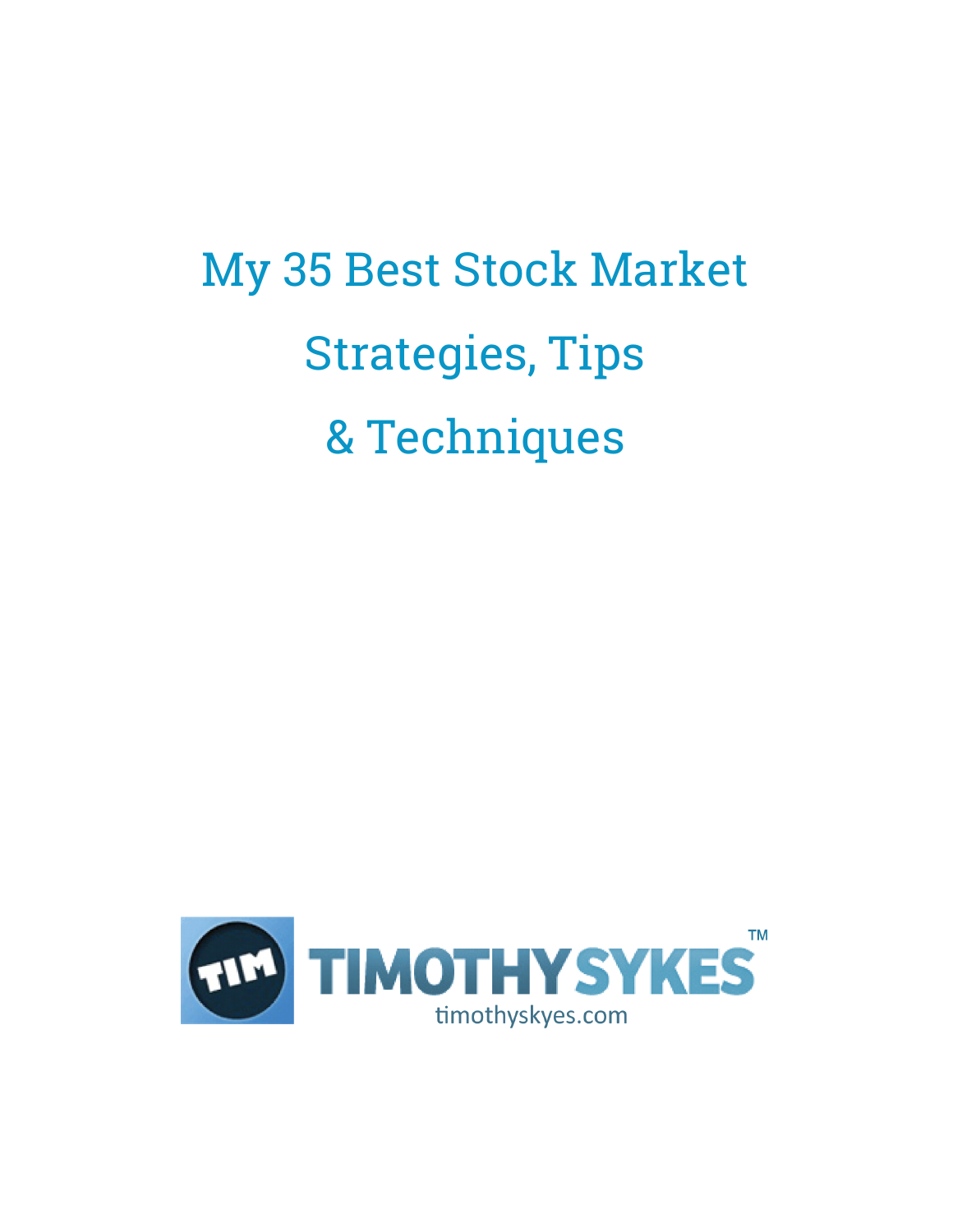35. I trade small cap stocks, better known as penny stocks. They are easier than larger companies that are more boring and efficiently priced.

34. At first, I started with \$12,000 and my accounts weren't growing at all. I was investing in big companies, and my account would go from like 12,100 to 11,900. And for several months, my account didn't do much. When I started gravitating towards lower-priced stocks, that's when in my first year, I went from 12,000 to over \$100,000. You can't do that with big companies.

33. You need to have losses. You need to have mistakes. It makes you a whole person. Ideally you can control the losses, though.

32. Small gains add up over time. A lot of people think that you have to make a million dollars at one trade, that you're going to find the next Facebook. Trust me, you're not. The odds are that you're not going to do that. So, for me, I want to take singles because they're higher odds.

31. Too many people are trained to believe in a 9 to 5 job with a constant paycheck, and the stock market doesn't reward your time that you put in. It rewards knowledge and strategy. Some of my most profitable trades only took a few hours.

30. Losses are not bad if you can contain them and learn from them. They are an essential part of your education. As I said, I do not win 100% of the time.

29. 70% of investors fail to beat the major stock market indices every single year. And 90-95% of traders lose money. It is due to wanting action and playing guessing games, not strategizing, not trading like a sniper, and treating every trade like a business. he problem is, is that most people, again, try to conquer everything with Wall Street. They think that they know every industry, every stock, and they're smarter than everyone. I realize I'm not that smart, and that's okay.

28. I am never 100% certain about any stock. This is not about illegal inside information. I use my experience and my knowledge so that I trade predictable patterns that I have always focused on for nearly 20 years now. Every single trade is new and different. But the patterns don't trade much because human nature doesn't change.

27. I will never try to catch the exact bottom or the exact top of any stock move. In fact, I usually only profit from roughly one third or one-half of the move, selling too quick or selling too late.

26. You do not have to be bullish all the time. In other words, it doesn't matter if the market is up or down, I find opportunities in all markets. This is probably one of the best things about my strategy.

25, my top students and I are wrong often, but we cut losses quickly. We do not let small mistakes turn into big disasters. As I said, I'm winning roughly 74% of the time. So 26% of the time, I am wrong. But that 26% of the time, my losses are much smaller than my gains.

24. This one is one of my favorites. I only trade gimme-setups and I am very proud of that. One of my haters actually sent me an email one time, and he said, "You know what? You only trade the easy patterns. Let me know when you want to be a man and you trade the difficult patterns." And I just responded, "LOL," because, yeah, I trade gimme patterns. That's not a bad thing. This isn't like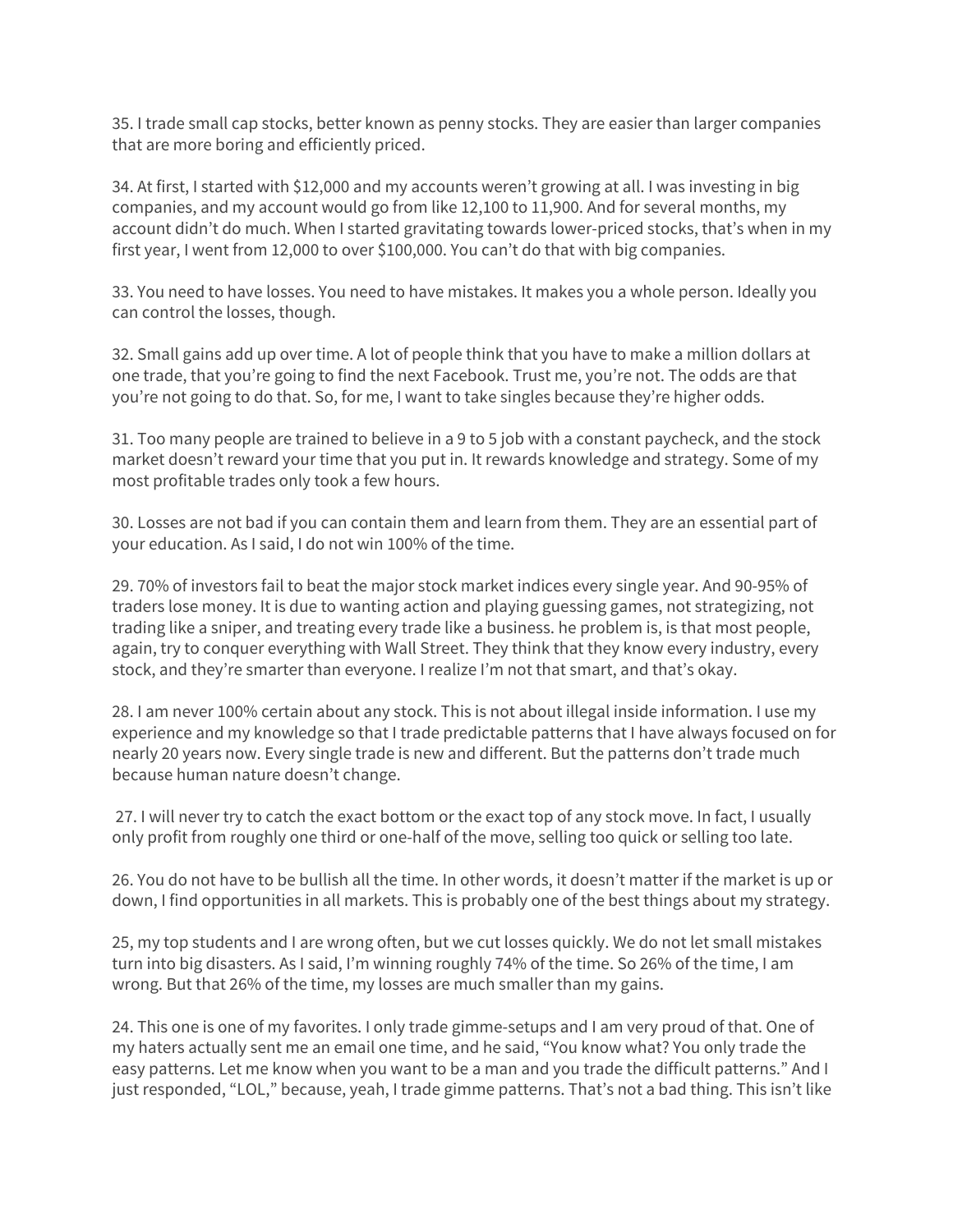Olympic diving here, where there's judges that are going to rank me based on the degree of difficulty here, okay? I trade easy setups. They make less money than most people on Wall Street.

23. If you look on this chart, you can clearly see that this stock, it doesn't even matter what the stock is, but in this case, the stock bumped up at around \$37 a share, and it bumped up against that, quote resistance. And it failed, twice. But the third time was the charm. Once it broke 37, it went to the 40s. That is a breakout. That is what I like to do.

22. Shorting breakdowns. Here's another chart, and I just want to show you, you can see a clear line here where every time this stock drops, right at that line, it bounced. You can see it a few times. But, actually, in this case, it was the fourth time when it finally broke down below that line. So breakouts are on the way up, breakdowns are on the way down. But the fourth time, when it finally broke, that's what led to lower levels. So for me, I'm looking for breakouts on the way up, and I'm looking for breakdowns on the way down. And yes, you can short sell.

21. sometimes I like to dip-buy when support holds. Here's the chart, and you can see these little blue arrows every single time this stock, which is Amazon. I normally wouldn't trade this, but this is a good chart that I wanted to show you. You can draw a flat line here, and you can see that this stock had massive, massive support at it looks like around \$61-61 a share. So every time it got there, it pretty much bounced and went higher.

So sometimes, I like to dip-buy stocks when they hold support like this, for the bounce.

20. For me, I wait for the stocks to come to me. I wait for the perfect setups to come to me. If it's anything else that is out of the ordinary for me, I simply do not touch it. Now I know that's tough, because there's so many different stocks moving every single day. But if you can do this, you will have great success. You have to be disciplined. That is what I teach. Also, I like to buy the breakout the next day over the previous day's high. I'm not just going to invest in any stock. I want to combine the news catalyst with a chart catalyst, and very similarly, I want to short the breakdown the next day, below the previous day's low.

19. K.I.S.S. – keep it simple stupid, and as Leonardo De Vinci said, "Simplicity is the ultimate sophistication." For me, I don't care what you look down on or look up to. I just want to make money, and keeping patterns simple, keeping news simple, keeping catalysts simple works the best for me

18. It's easy to focus on the potential rewards As I mentioned just a few slides ago, sometimes I dip-buy at technical support, but that has built-in risk management. If I'm dip-buying at a very specific level, then I expect that specific level to hold. No matter what the news is, no matter what stock it is, I expect that specific support level to hold. And if it does not, which I'm okay with, I cut losses quickly.

17. You do not have to trade every day. Wait for the best setups. They will make you rich. This is so, so, so important.

16. Never, never, never, never feel uncomfortable in any trade or investment. If it's not doing what you want, just get out.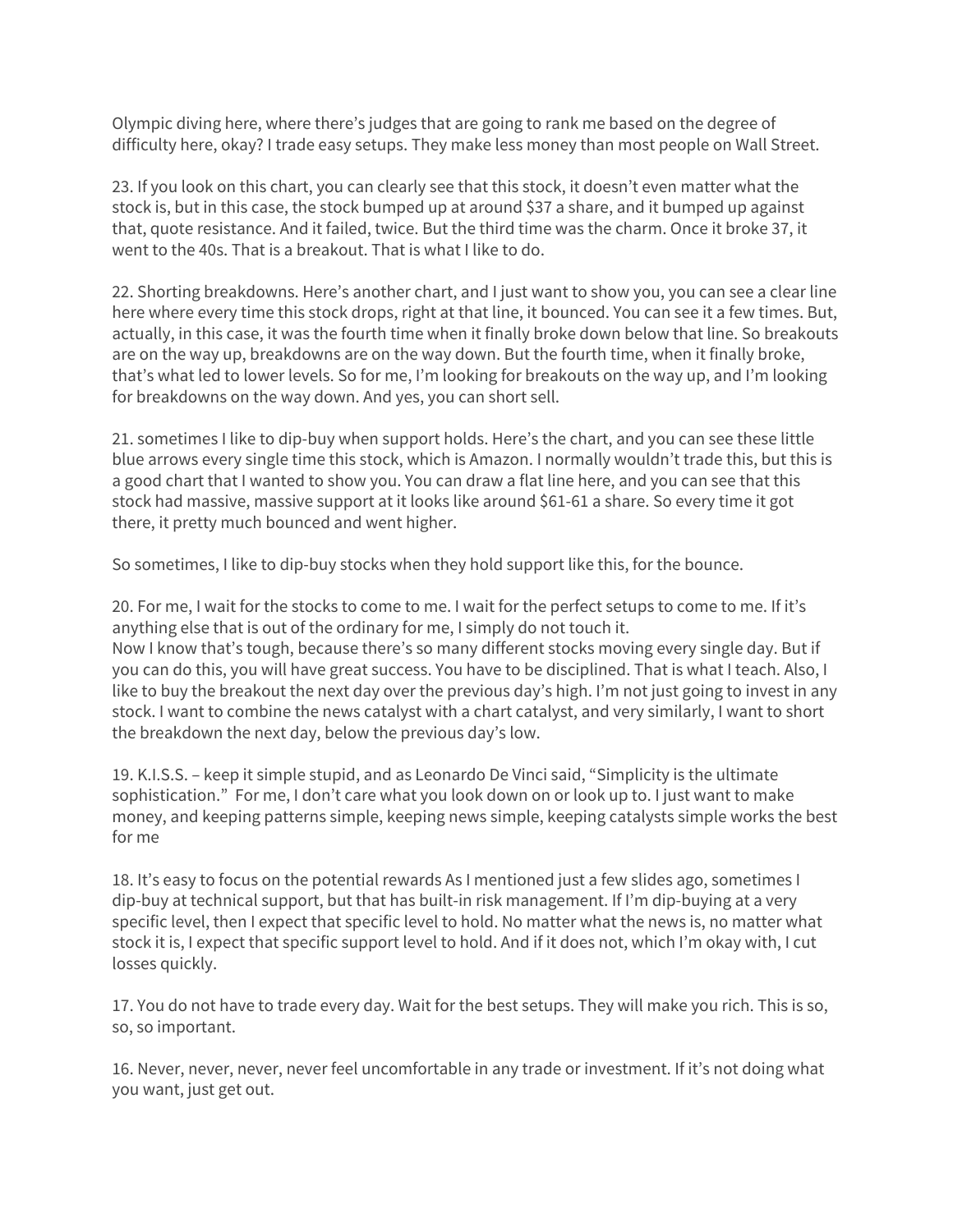15. always live to trade another day. There will be new trade opportunities around the corner, guaranteed, every few days, sometimes every few weeks, sometimes every day. But you have to be around to be able to capture it.

14. my goal is to make between 20% and 50% within a few hours or days. I know that sounds crazy to those outside my niche since big companies only go up or down 20% or 50% over several years. But that is why my penny stock niche is better. There is much more volatility as long as you're prepared and you have rules. And even if I don't capture it all…again, I never capture all of the move. I aim to take the meat of the move. So oftentimes you'll see me make 5%, 10%, 15% gains, which I'm fine with. It's all right not to capture the whole move.

13. I've become a better trader and teacher over time. You learn what works best, and you optimize and you go with that. It is key to track how your strategies and various patterns perform. The only reason that I know about buying breakouts and breakdowns so well is because I've looked at it and I see that these work best.

12. Use a trade journal. Keep track of your trades; the good, the bad, the ugly. That is the key to making you a better trader. Use a paper and pen. Use an Excel spreadsheet or use Profit.ly. Profit.ly is a website where you can post your trades and keep track of your trading record along with notes, too.

11. if you're going to set goals, be sure to make them count. I got a letter from President Obama a few years ago, and I went to the White House and met with members of his administration. I was one of these young entrepreneurs, and he recognized me, and the White House recognized me. And that was one of my goals form the get go.

10. when there's no great setup, I do not need to trade every day, and my mindset is that of a retired trader. I will only come out of retirement when a trade is so good that I would actually feel guilty missing it.

9. never follow anyone else's alerts, not even mine. Use mine only as lessons on the entries and the exits. Use all the information that you can of traders and publicly listed research for you to craft your own plan and make the best strategy that you can on your own.

8. Again, I don't care whether this market is a bull or a bare, most stocks follow the market. I only trade volatile outliers, and I am prepared in all markets. I'm even more aggressive on my longs in bull markets, but I'm also more aggressive on my shorts in bare markets. It's good to have a well-rounded strategy.

7. You need to short-sell stocks, okay. Shorting stocks can be very predictable.

6. I have students who study and trade eight to twelve hours a day. Some prefer one to two hours, some only 30 minutes a day. View this as creating a lifetime of wealth. Not just a few hundred thousand dollars. Not even just a hundred thousand dollars, okay. With stock trading and market knowledge, you have a short window before something distracts you. But don't wait until you're old and gray.

5. Trade the actual stock. Not press releases, not management promises.